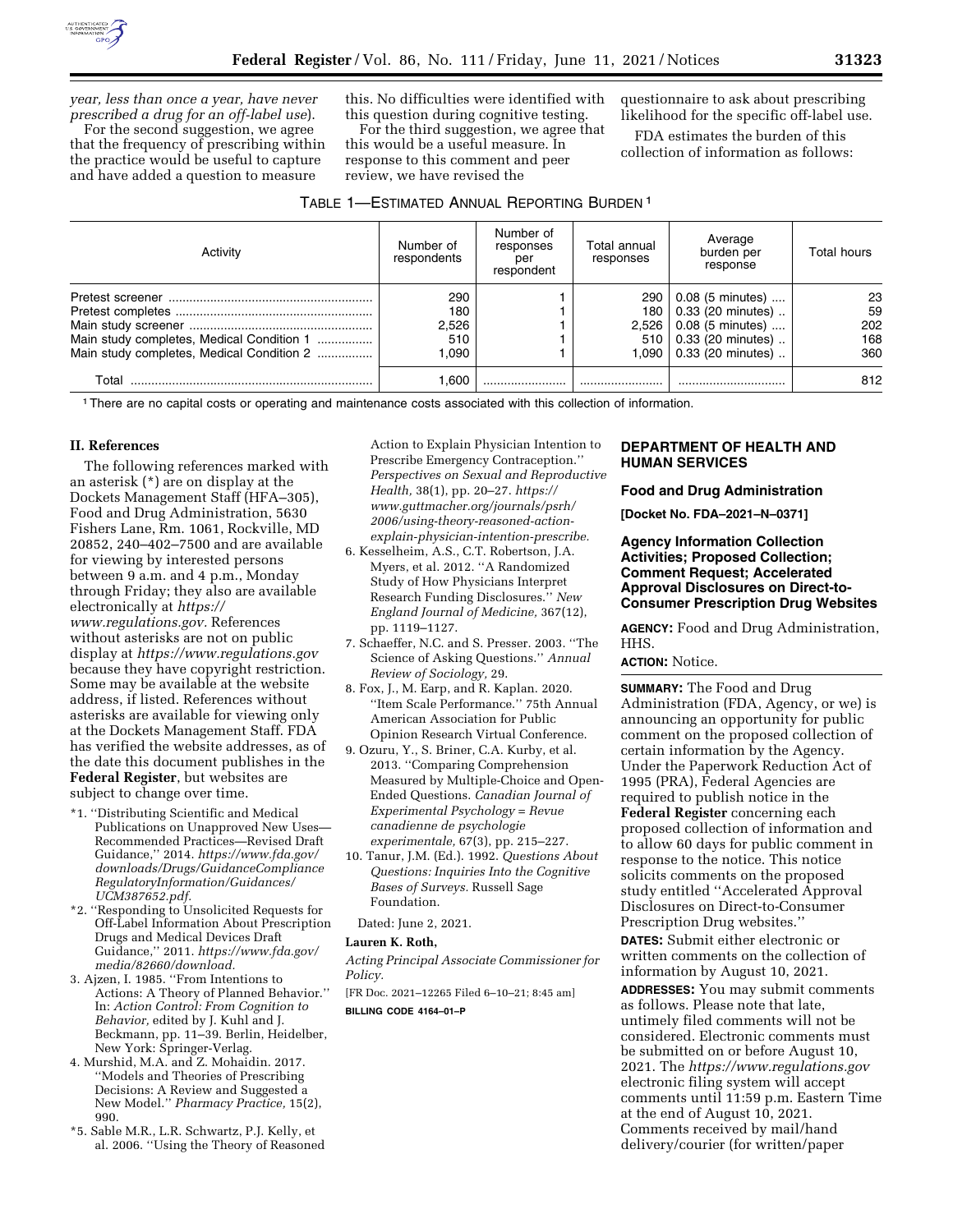submissions) will be considered timely if they are postmarked or the delivery service acceptance receipt is on or before that date.

## *Electronic Submissions*

Submit electronic comments in the following way:

• *Federal eRulemaking Portal: [https://www.regulations.gov.](https://www.regulations.gov)* Follow the instructions for submitting comments. Comments submitted electronically, including attachments, to *[https://](https://www.regulations.gov) [www.regulations.gov](https://www.regulations.gov)* will be posted to the docket unchanged. Because your comment will be made public, you are solely responsible for ensuring that your comment does not include any confidential information that you or a third party may not wish to be posted, such as medical information, your or anyone else's Social Security number, or confidential business information, such as a manufacturing process. Please note that if you include your name, contact information, or other information that identifies you in the body of your comments, that information will be posted on *[https://www.regulations.gov.](https://www.regulations.gov)* 

• If you want to submit a comment with confidential information that you do not wish to be made available to the public, submit the comment as a written/paper submission and in the manner detailed (see ''Written/Paper Submissions'' and ''Instructions'').

#### *Written/Paper Submissions*

Submit written/paper submissions as follows:

• *Mail/Hand Delivery/Courier (for written/paper submissions):* Dockets Management Staff (HFA–305), Food and Drug Administration, 5630 Fishers Lane, Rm. 1061, Rockville, MD 20852.

• For written/paper comments submitted to the Dockets Management Staff, FDA will post your comment, as well as any attachments, except for information submitted, marked and identified, as confidential, if submitted as detailed in ''Instructions.''

*Instructions:* All submissions received must include the Docket No. FDA– 2021–N–0371 for ''Agency Information Collection Activities; Proposed Collection; Comment Request; Accelerated Approval Disclosures on Direct-to-Consumer Prescription Drug websites.'' Received comments, those filed in a timely manner (see **ADDRESSES**), will be placed in the docket and, except for those submitted as ''Confidential Submissions,'' publicly viewable at *<https://www.regulations.gov>* or at the Dockets Management Staff between 9 a.m. and 4 p.m., Monday through Friday, 240–402–7500.

• Confidential Submissions—To submit a comment with confidential information that you do not wish to be made publicly available, submit your comments only as a written/paper submission. You should submit two copies total. One copy will include the information you claim to be confidential with a heading or cover note that states ''THIS DOCUMENT CONTAINS CONFIDENTIAL INFORMATION.'' The Agency will review this copy, including the claimed confidential information, in its consideration of comments. The second copy, which will have the claimed confidential information redacted/blacked out, will be available for public viewing and posted on *[https://www.regulations.gov.](https://www.regulations.gov)* Submit both copies to the Dockets Management Staff. If you do not wish your name and contact information to be made publicly available, you can provide this information on the cover sheet and not in the body of your comments and you must identify this information as ''confidential.'' Any information marked as ''confidential'' will not be disclosed except in accordance with 21 CFR 10.20 and other applicable disclosure law. For more information about FDA's posting of comments to public dockets, see 80 FR 56469, September 18, 2015, or access the information at: *[https://](https://www.govinfo.gov/content/pkg/FR-2015-09-18/pdf/2015-23389.pdf) [www.govinfo.gov/content/pkg/FR-2015-](https://www.govinfo.gov/content/pkg/FR-2015-09-18/pdf/2015-23389.pdf) [09-18/pdf/2015-23389.pdf.](https://www.govinfo.gov/content/pkg/FR-2015-09-18/pdf/2015-23389.pdf)* 

*Docket:* For access to the docket to read background documents or the electronic and written/paper comments received, go to *[https://](https://www.regulations.gov) [www.regulations.gov](https://www.regulations.gov)* and insert the docket number, found in brackets in the heading of this document, into the ''Search'' box and follow the prompts and/or go to the Dockets Management Staff, 5630 Fishers Lane, Rm. 1061, Rockville, MD 20852, 240–402–7500.

**FOR FURTHER INFORMATION CONTACT:** Ila S. Mizrachi, Office of Operations, Food and Drug Administration, Three White Flint North, 10A–12M, 11601 Landsdown St., North Bethesda, MD 20852, 301–796–7726, *[PRAStaff@](mailto:PRAStaff@fda.hhs.gov) [fda.hhs.gov.](mailto:PRAStaff@fda.hhs.gov)* The questionnaire is available upon request from *[DTCResearch@fda.hhs.gov.](mailto:DTCResearch@fda.hhs.gov)* 

**SUPPLEMENTARY INFORMATION:** Under the PRA (44 U.S.C. 3501–3521), Federal Agencies must obtain approval from the Office of Management and Budget (OMB) for each collection of information they conduct or sponsor. ''Collection of information'' is defined in 44 U.S.C. 3502(3) and 5 CFR 1320.3(c) and includes Agency requests or requirements that members of the public submit reports, keep records, or provide information to a third party.

Section 3506(c)(2)(A) of the PRA (44 U.S.C. 3506(c)(2)(A)) requires Federal Agencies to provide a 60-day notice in the **Federal Register** concerning each proposed collection of information before submitting the collection to OMB for approval. To comply with this requirement, FDA is publishing notice of the proposed collection of information set forth in this document.

With respect to the following collection of information, FDA invites comments on these topics: (1) Whether the proposed collection of information is necessary for the proper performance of FDA's functions, including whether the information will have practical utility; (2) the accuracy of FDA's estimate of the burden of the proposed collection of information, including the validity of the methodology and assumptions used; (3) ways to enhance the quality, utility, and clarity of the information to be collected; and (4) ways to minimize the burden of the collection of information on respondents, including through the use of automated collection techniques, when appropriate, and other forms of information technology.

## **Accelerated Approval Disclosures on Direct-to-Consumer Prescription Drug Websites**

### *OMB Control Number 0910–NEW*

Section 1701(a)(4) of the Public Health Service Act (42 U.S.C. 300u(a)(4)) authorizes the FDA to conduct research relating to health information. Section 1003(d)(2)(C) of the Federal Food, Drug, and Cosmetic Act (FD&C Act) (21 U.S.C. 393(d)(2)(C)) authorizes FDA to conduct research relating to drugs and other FDA regulated products in carrying out the provisions of the FD&C Act.

The Office of Prescription Drug Promotion's (OPDP) mission is to protect the public health by helping to ensure that prescription drug promotion is truthful, balanced, and accurately communicated. OPDP's research program provides scientific evidence to help ensure that our policies related to prescription drug promotion will have the greatest benefit to public health.

Toward that end, we have consistently conducted research to evaluate the aspects of prescription drug promotion that are most central to our mission, focusing in particular on three main topic areas: Advertising features, including content and format; target populations; and research quality. Through the evaluation of advertising features, we assess how elements such as graphics, format, and disease and product characteristics impact the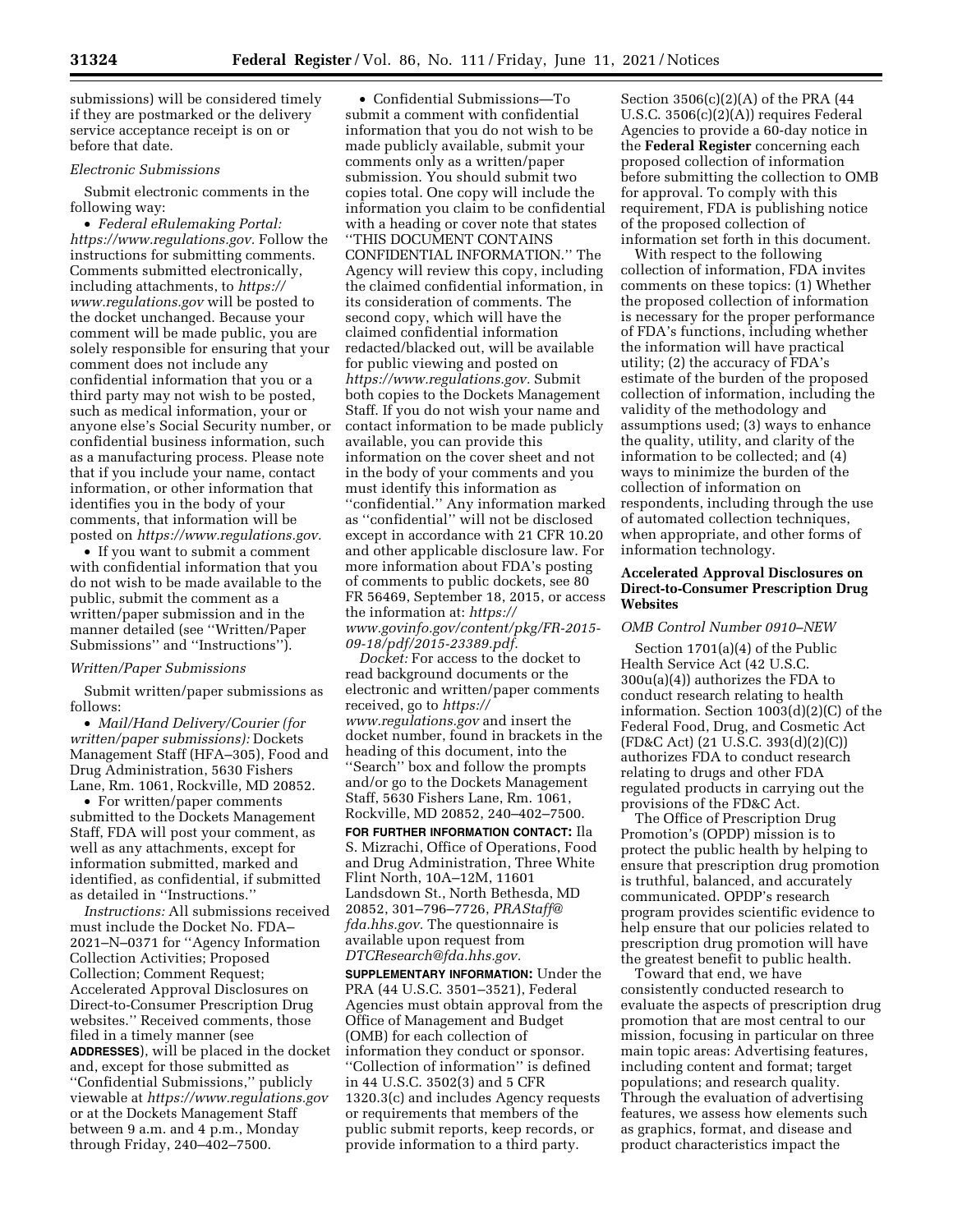communication and understanding of prescription drug risks and benefits. Focusing on target populations allows us to evaluate how understanding of prescription drug risks and benefits may vary as a function of audience, and our focus on research quality aims at maximizing the quality of our research data through analytical methodology development and investigation of sampling and response issues. This study will inform the first topic area, advertising features, including content and format; and the second topic area, target populations.

Because we recognize the strength of data and the confidence in the robust nature of the findings is improved through the results of multiple converging studies, we continue to develop evidence to inform our thinking. We evaluate the results from our studies within the broader context of research and findings from other sources, and this larger body of knowledge collectively informs our policies as well as our research program. Our research is documented on our homepage, which can be found at: *https://www.fda.gov/about-fda/centerdrug-evaluation-and-research-cder/ office-prescription-drug-promotionopdp-research.* The website includes links to the latest **Federal Register**  notices and peer-reviewed publications produced by our office. The website maintains information on studies we have conducted, dating back to a directto-consumer (DTC) survey conducted in 1999.

#### **Background**

Pursuant to section 506(c) of the FD&C Act (21 U.S.C. 356(c)) and 21 CFR part 314, subpart H (or 21 CFR part 601, subpart E for biological products), FDA may grant accelerated approval to a drug product under section 505(c) of the FD&C Act or a biological product under section 351(a) of the Public Health Service Act (42 U.S.C. 262(a)). This pathway enables faster approval of prescription drugs intended to treat serious or life-threatening illnesses. Accelerated approval may be based on a determination that a drug product has an effect on a surrogate endpoint (for example, a blood test result) that is reasonably likely to predict clinical benefit, or on a clinical endpoint that can be measured earlier than irreversible morbidity or mortality, that is reasonably likely to predict an effect on irreversible morbidity or mortality or other clinical benefit (*i.e.,* an intermediate clinical endpoint). In approving a drug under the accelerated approval pathway, the severity, rarity, or prevalence of a condition, and the

availability or lack of alternative treatments, are taken into account.

The accelerated approval pathway is limited to certain products intended to treat serious or life-threatening illnesses as there can be ''[u]ncertainty about whether clinical benefit will be verified and the possibility of undiscovered risks'' (FDA 2014 guidance for industry entitled ''Expedited Programs for Serious Conditions—Drugs and Biologics,'' available at *[https://](https://www.fda.gov/downloads/Drugs/Guidances/UCM358301.pdf) [www.fda.gov/downloads/Drugs/](https://www.fda.gov/downloads/Drugs/Guidances/UCM358301.pdf)  [Guidances/UCM358301.pdf](https://www.fda.gov/downloads/Drugs/Guidances/UCM358301.pdf)*). Sponsors are generally required to conduct post approval studies to verify and describe the predicted clinical benefit, but those confirmatory studies are not complete at the time that the accelerated approval is granted (Ref. 1). In the event that the required post-approval confirmatory studies fail to verify and describe the predicted effect or clinical benefit, a drug's approval can be withdrawn using expedited procedures.

Under FDA regulations governing physician labeling for prescription drugs, the INDICATIONS AND USAGE section of FDA-approved prescribing information for a drug approved under accelerated approval must include not only the indication (21 CFR 201.57(c)) but also a ''succinct description of the limitations of usefulness of the drug and any uncertainty about anticipated clinical benefits . . .'' (21 CFR  $201.57(c)(2)(i)(B)$ . In a guidance, FDA recommended that in addition to these required elements, the INDICATIONS AND USAGE section for drugs approved under accelerated approval should generally acknowledge that continued approval for the drug or indication may be contingent on verification and description of clinical benefit in confirmatory trials (FDA 2019 guidance for industry entitled ''Labeling for Human Prescription Drug and Biological Products Approved Under the Accelerated Approval Pathway,'' available at *[https://www.fda.gov/](https://www.fda.gov/downloads/Drugs/GuidanceComplianceRegulatoryInformation/Guidances/UCM390058.pdf) [downloads/Drugs/](https://www.fda.gov/downloads/Drugs/GuidanceComplianceRegulatoryInformation/Guidances/UCM390058.pdf) [GuidanceComplianceRegulatory](https://www.fda.gov/downloads/Drugs/GuidanceComplianceRegulatoryInformation/Guidances/UCM390058.pdf) [Information/Guidances/](https://www.fda.gov/downloads/Drugs/GuidanceComplianceRegulatoryInformation/Guidances/UCM390058.pdf) [UCM390058.pdf](https://www.fda.gov/downloads/Drugs/GuidanceComplianceRegulatoryInformation/Guidances/UCM390058.pdf)*).

Some DTC websites have included disclosures about accelerated approval, and of those, many included similar content to that seen in the INDICATIONS AND USAGE section of approved labeling. A content analysis of DTC websites for accelerated approval products found that 21 percent of the disclosures used language directly from the approved physician labeling, 79 percent of the disclosures used at least some medical language, but 27 percent of the websites did not include any disclosure that the products attained

approval through this pathway (Ref. 2). The same analysis found that 84 percent of accelerated approval disclosures on DTC websites mentioned the approval basis, 68 percent mentioned unknown outcomes, and 47 percent mentioned confirmatory trials (Ref. 2).

OPDP recently conducted a generalpopulation study testing the disclosure of FDA accelerated approval information on a DTC prescription drug website (OMB control number 0910– 0872—Experimental Study of an Accelerated Approval Disclosure). The study tested a control condition with no disclosure; a disclosure based on wording used in physician labeling, including more complex or technical terminology (physician-labeling disclosure); and a consumer-friendly disclosure drafted using simpler language intended to be suited for that audience (consumer-friendly disclosure). The disclosures had three elements: (1) Approval basis, (2) unknown outcomes, and (3) confirmatory trials. The physician labeling disclosure was "This indication is based on response rate. An improvement in survival or diseaserelated symptoms has not been established. Continued approval for this indication may be contingent upon verification of clinical benefit in subsequent trials.'' The consumerfriendly disclosure was ''In a clinical trial, [Drug X] returned blood counts to normal. However, we currently do not know if [Drug X] helps people live longer or feel better. We continue to study [Drug X] in clinical trials to learn more about [Drug X]'s benefits.'' We also varied whether the physician-labeling and consumer-friendly disclosures were presented with low or high prominence (varying the size, color, and location of the disclosure). Preliminary results related to the comprehension of the disclosures tested in that study suggest that the consumer-friendly disclosure helped participants understand information related to the drug's accelerated approval, but that participants' understanding was low overall.

# **New Proposed Study**

The purpose of the current project is to replicate and extend our prior research through two studies by: (1) Testing the same experimental conditions with a different study population (cancer survivors and cancer caregivers in study 1) and (2) testing additional consumer-friendly disclosures in study 2. Replication is an important part of science and, if confirmation of prior results is seen, can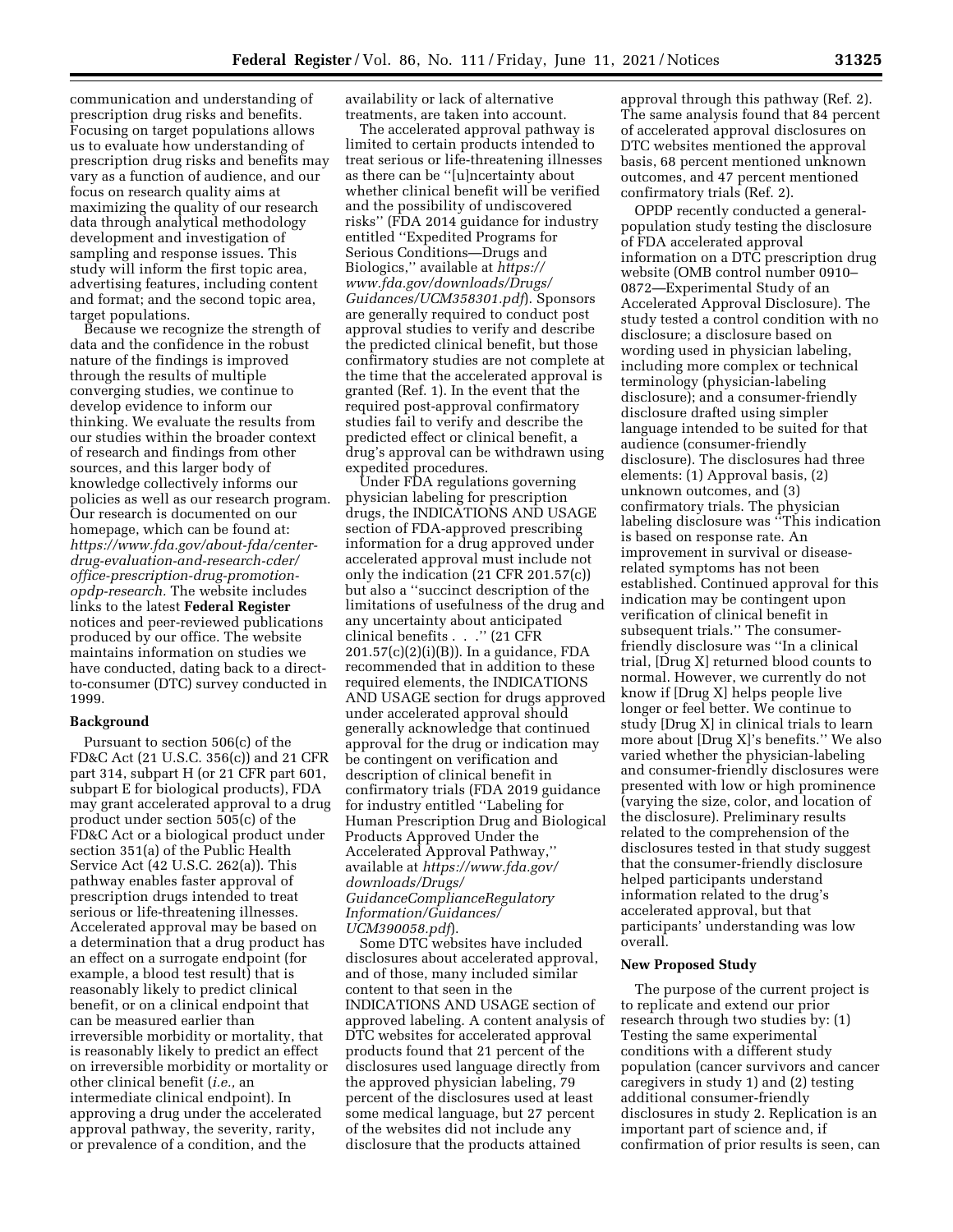increase confidence in the results from our first study.

With regard to proposed Study 1, public comments for FDA's previous accelerated approval disclosure study and other similar FDA studies have suggested conducting studies with people who have been diagnosed with the medical condition or who are caregivers to patients diagnosed with the medical condition that the fictitious drug in the study is intended to treat. Specifically, public comments on the previous study suggested enrolling participants who have been diagnosed with cancer (*i.e.,* cancer survivors) or people who have cared for loved ones with cancer (*i.e.,* cancer caregivers). Because a number of oncology products are granted accelerated approval, cancer survivors and cancer caregivers are more likely to seek out or be exposed to promotion for accelerated approval products than the general population. They may also be more familiar with cancer-related terms and concepts than the general population. Study 1 will involve cancer survivors and cancer caregivers, a different population than our prior study. It will test the "three element'' version of the disclosure as noted above. We will also test the prominence of the disclosure (see table 1).

With regard to study 2, public comments on the original study (Docket No. FDA–2018–N–3138) expressed concern that over-disclosure could dissuade consumers from considering accelerated approval products. One public comment specifically suggested removing the ''unknown outcomes'' element in the consumer-friendly and physician-labeling disclosures. Based on these comments, in study 2, we propose testing four versions of the consumerfriendly disclosure (table 2): The ''three

element'' version of the consumerfriendly disclosure as well as three other consumer-friendly disclosures that vary with respect to which of these three elements they address. This will allow us to evaluate the impact on participants' comprehension of the disclosure and perception of the fictitious drug when they view a disclosure with only the approval basis, the approval basis plus information about the unknown outcomes, the approval basis plus information about confirmatory trials, and finally the approval basis plus information about both the unknown outcomes and confirmatory trials. In study 2, the prominence of all the test conditions will be the same and will be the same as the ''high prominence'' version tested in study 1.

We plan to conduct two pretests not longer than 20 minutes, administered via internet panel, to pilot the main study procedures. We then plan to conduct two main studies not longer than 20 minutes, administered via internet panel. For the pretests and main studies, we will randomly assign the participants to one of the test conditions (see table 1 for the study 1 design and table 2 for the study 2 design). In both studies, participants will view a website for a fictitious oncology prescription drug. After viewing the website, participants will complete a questionnaire that assesses whether participants noticed the disclosure and their understanding of it, as well as perceptions of the drug's risks and benefits. We will also measure covariates such as demographics and literacy. The questionnaire is available upon request from *[DTCresearch@](mailto:DTCresearch@fda.hhs.gov) [fda.hhs.gov.](mailto:DTCresearch@fda.hhs.gov)* 

For study 1, we hypothesize that participants will be more likely to

## TABLE 1—STUDY 1 DESIGN

notice the disclosure when it is presented more, rather than less, prominently. In turn, we expect that participants' perceptions of the drug are more likely to be affected by the disclosure in the high prominence condition. We also hypothesize that participants will be more likely to notice and understand the disclosure and use it to form their perceptions of the drug if they view the consumerfriendly language. For study 2, we hypothesize that participants will be more likely to understand each accelerated approval concept (*i.e.,*  confirmatory trials, unknown outcomes) when the disclosure directly addresses the concept, compared with when the disclosure does not directly address the concept. Finally, we will explore whether the inclusion of the concepts of confirmatory trials and unknown outcomes in the disclosure affects participants' perceived risk, perceived risk-benefit tradeoff, perceptions of the website, or information-seeking intentions. To test these hypotheses, we will conduct inferential statistical tests such as logistic regression and analysis of variance.

For the pretests and main studies, we plan to recruit individuals who report a diagnosis with any cancer (except for certain non-melanoma skin cancers) for half the sample and individuals who report being a caregiver for someone with a diagnosis with any cancer (except for certain non-melanoma skin cancers) for the other half of the sample. We will exclude individuals who work for the U.S. Department of Health and Human Services or work in the health care, marketing, advertising, or pharmaceutical industries. With the sample sizes described below, we will have sufficient power to detect smallsized effects in the main study (table 3).

|                           | High prominence          | Low prominence | Absent       |
|---------------------------|--------------------------|----------------|--------------|
|                           | <sup>1</sup> Condition 1 | Condition 3    | Condition 5. |
| Consumer-friendly version | Condition 2              | Condition 4.   |              |

# TABLE 2—STUDY 2 DESIGN

| Consumer-friendly disclosure elements |                                      |                                         |                                                               |  |
|---------------------------------------|--------------------------------------|-----------------------------------------|---------------------------------------------------------------|--|
| Approval basis                        | Approval basis + unknown<br>outcomes | Approval basis +<br>confirmatory trials | Approval basis + unknown<br>outcomes + confirmatory<br>trials |  |
| Condition 6    Condition 7            |                                      |                                         | Study 1 Condition 2.                                          |  |